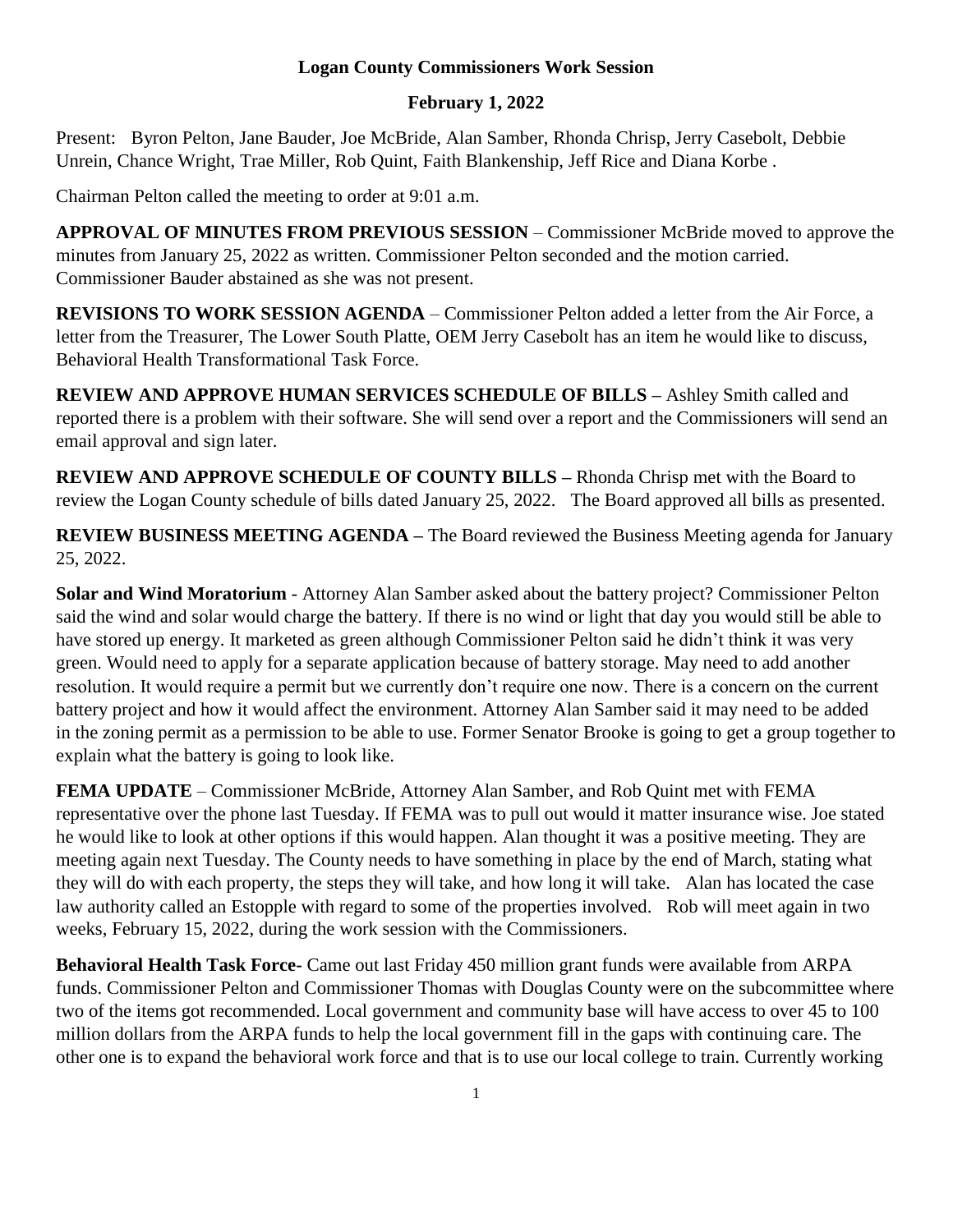with CCI to get the funds distributed correctly. If anyone in the community would like to have access to the money, they would need to approach the county. The county would have to approve it. Then they would have to meet whatever the expectation the county would have in place.

**AIR FORCE** – They have requested a contact person for any entities interested in the community meetings they will hold. Commissioner McBride has already been in contact and there is nothing to report that is new.

**Lower South Platte Conservancy District and Logan Well Users –** would need to send in proxy to vote for members other than our own. Commissioner Bauder will go to the meeting.

**Closure of Justice Center Funds - Sales and Use Capital Improvement Fund Resolution 2022-07 -** Update on Release of Funds – Patty Bartlett, Treasurer sent a letter asking for the county to provide an attorney to address the money regarding the justice center. Commissioner Pelton has requested to ask Treasurer, Patty Bartlett to be at the next meeting to discuss. Commissioner Bauder stated that every time they attempt to bring Patty up, she never shows. Attorney Alan Samber stated he cannot reason with her. She is not willing to transfer the money. Commissioner Bauder asked why we are continuing to deal with the situation. We have passed a resolution and sent a letter. Commissioner Bauer asked that they give her till the end of February to transfer the money. Treasurer, Patty Bartlett thinks the money should only be used for the construction of the Justice Center. The money will only sit in the account and not be used for anything else. Commissioner McBride and Commissioner Bauder would like Jeff Rice with the New Press to interview her. Attorney Alan Samber said the citizens voted to use the money for capital expenditures once the center has been paid off -in which it has. The next step would be a lawsuit directed toward a governmental official stated by Attorney Alan Samber. There will be no additional funding for lawyers stated by Commissioner Bauder.

The meeting was recessed at 9:32a.m. and reconvened at 9:49a.m.

**ANNEX** – Trae Miller said the original budget for the Annex is short for the ready lift. He asked Greg Etl about DOLA grant money. They stated to leave it out for now and see if there is any money left over. Possibly do a supplemental grant DOLA wants matched funds. They are asking for a 50/50 match. Trae is asking the county to give 50% of the money. The county would be contributing \$7,146.00. Commissioner Pelton asked if the city would be willing to contribute any money. Trae said he could go talk to the city and see if they could give at least 50% which would be \$3,500.00 of the money. Commissioner McBride said in last week's meeting DOLA has stated that the county has too much money on the books to give any more money. At the last meeting there was a split vote, Commissioner Bauder would be the deciding vote. Commissioner Bauder said it was only \$7,146.00 and it will keep things going. Commissioner McBride said he would like for the space to be handicapped accessible. Commissioner Bauder said that the people who are using the facilities are from the county. Commissioner Bauder is in favor of the county giving the money to continue the project.

**Commissioners Proceeding and Salaries to be Published** – Commissioners proceedings for October, November, December 2021, and the Gross Salaries for 2021. Commissioner McBride has made the motion to approve. Commissioner Bauder seconded and the motion carried for both proceeding and salaries.

**TIENA PRICE TRUST PROPERTY CLEANUP -** Attorney Alan Samber said the trustee agrees to allow the county to work with Price to have the property cleaned up and advised after the snow melts would be a good time to go to the property and take pictures. Commissioner McBride asked Attorney Alan Samber to set up a meeting to take pictures of the property and he will meet him at the location.